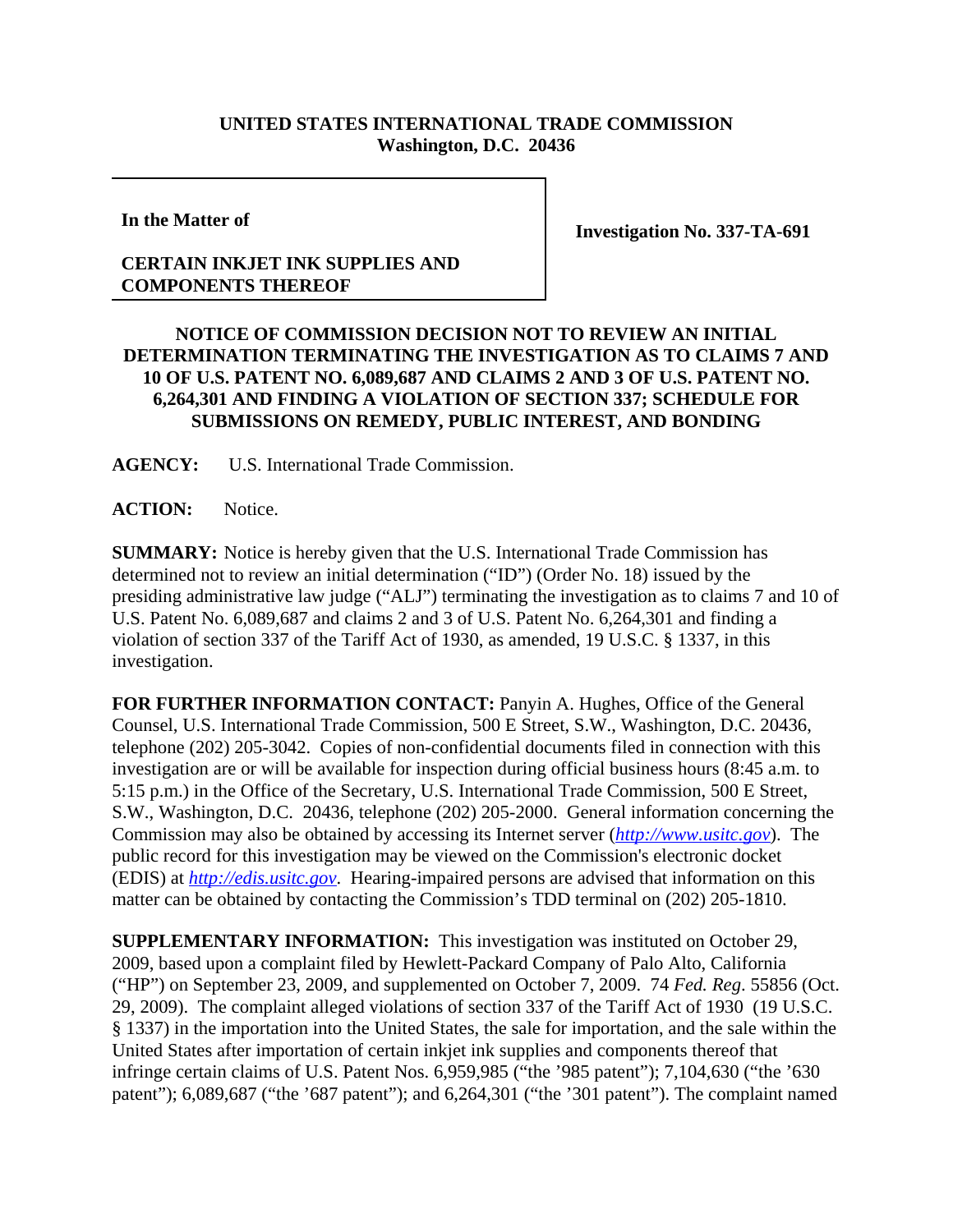as respondents Zhuhai Gree Magneto-Electric Co. Ltd. of Guangdong, China ("Zhuhai"); InkPlusToner.com of Canoga Park, California ("InkPlusToner"); Mipo International Ltd. of Kowloon, Hong Kong ("Mipo International"); Mextec Group, Inc. d/b/a Mipo America Ltd. of Miami, Florida ("Mextec"); Shanghai Angel Printer Supplies Co. Ltd. of Shanghai, China ("Shanghai Angel"); SmartOne Services LLC d/b/a InkForSale.net of Hayward, California ("SmartOne"); Shenzhen Print Media Co., Ltd. of Shenzhen, China ("Shenzhen Print Media"); Comptree Ink d/b/a Meritline, ABCInk, EZ Label, and CDR DVDR Media of City of Industry, California ("Comptree"); Zhuhai National Resources & Jingjie Imaging Products Co., Ltd. of Guangdong, China ("Zhuhai National"); Tatrix International of Guangdong, China ("Tatrix"); and Ourway Image Co., of Guangdong China ("Ourway").

On February 17, 2010, the Commission determined not to review an ID (Order No. 9) finding seven respondents, Mipo International, Mextec, Shanghai Angel, Shenzhen Print Media, Zhuhai National, Tatrix, and Ourway in default pursuant to Commission Rule 210.16. On March 19, 2010, the Commission determined not to review an ID (Order No. 11) terminating the investigation as to respondent Comptree based upon a settlement agreement. Also on March 19, 2010, the Commission determined not to review an ID (Order No. 12) terminating the investigation as to respondent Zhuhai based upon a consent order. On March 31, 2010, the Commission determined not to review an ID (Order No. 13) terminating the investigation as to respondent InkPlusToner based upon a settlement agreement. On June 7, 2010, the Commission determined not to review an ID (Order No. 14) terminating the investigation as to respondent SmartOne based upon a settlement agreement.

On June 3, 2010, the Commission determined not to review an ID (Order No. 17) terminating the investigation as to the '985 patent and the '630 patent.

On June 17, 2010, HP filed an unopposed motion pursuant to Commission Rule 210.21(a) to withdraw all allegations related to claims 7 and 10 of the '687 patent and claims 2 and 3 of the '301 patent from the complaint, and to terminate the investigation with respect to those claims.

On May 7, 2010, HP moved for summary determination on the issues of domestic industry, importation, and violation of section 337. Pursuant to Commission Rule 210.16(c)(2), 19 C.F.R. § 216(c)(2), HP also stated that it was seeking a general exclusion order and a cease and desist order against Mextec. On June 2, 2010, the Commission investigative attorney submitted a response in support of a finding that a domestic industry exists and that the defaulting respondents, Mipo International, Mextec, Shanghai Angel, Shenzhen Print Media, Zhuhai National, Tatrix, and Ourway have violated section 337 by infringing claims 6 and 9 of the '687 patent and claims 1, 5, and 6 of the '301 patent.

On August 30, 2010, the presiding administrative law judge issued the subject ID, Order No. 18, granting: (1) HP's motion to terminate the investigation as to claims 7 and 10 of the '687 patent and claims 2 and 3 of the '301 patent, and (2) HP's motion for summary determination of violation of section 337 with respect to the defaulting respondents. He also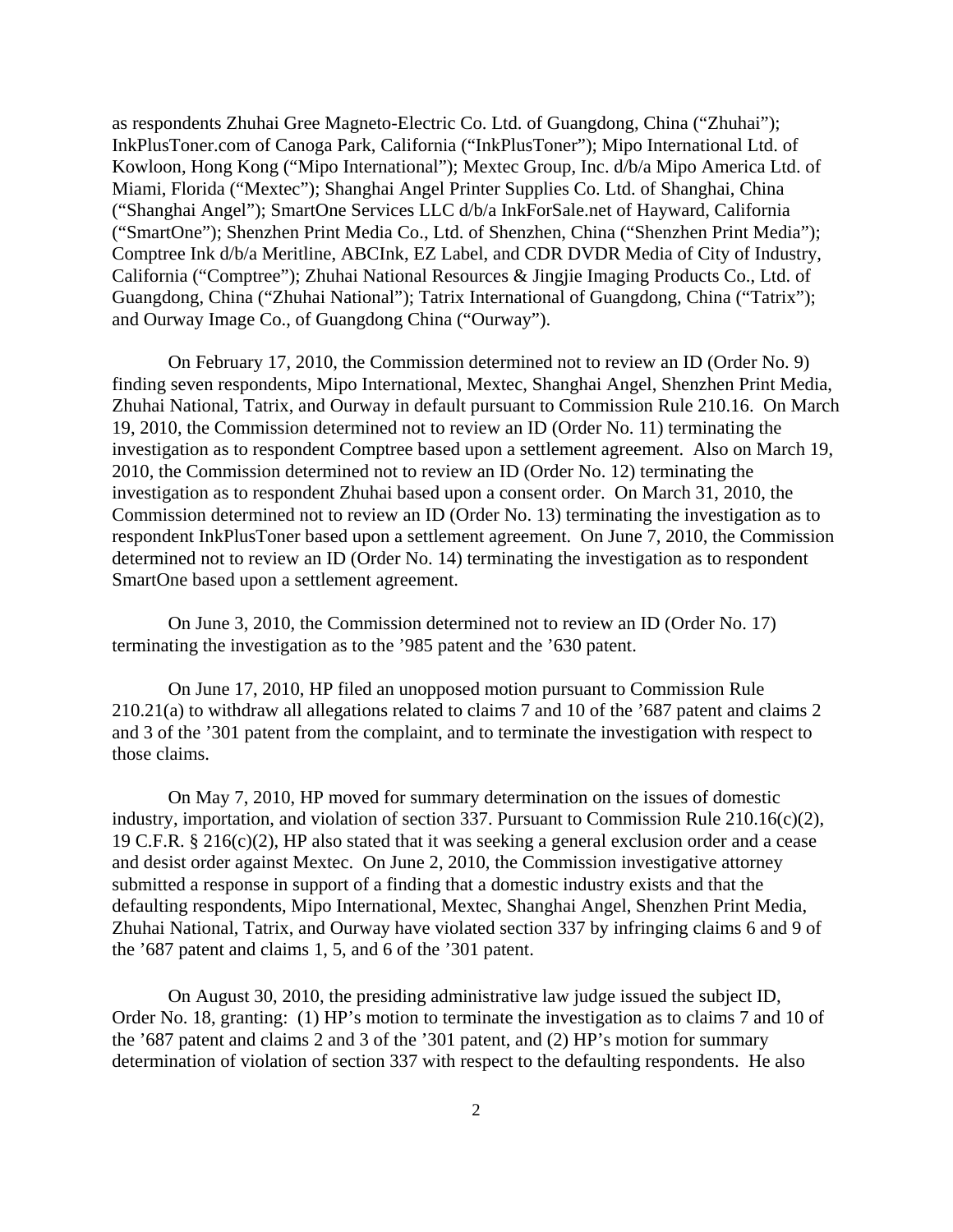recommended a general exclusion order, a cease and desist order directed to domestic respondent Mextec, and a 100 percent bond to permit importation during the period of Presidential review.

No petitions for review were filed. The Commission has determined not to review the subject ID.

In connection with the final disposition of this investigation, the Commission may (1) issue an order that could result in the exclusion of the subject articles from entry into the United States, and/or (2) issue one or more cease and desist orders that could result in the respondent(s) being required to cease and desist from engaging in unfair acts in the importation and sale of such articles. Accordingly, the Commission is interested in receiving written submissions that address the form of remedy, if any, that should be ordered. If a party seeks exclusion of an article from entry into the United States for purposes other than entry for consumption, the party should so indicate and provide information establishing that activities involving other types of entry either are adversely affecting it or are likely to do so. For background, *see In the Matter of Certain Devices for Connecting Computers via Telephone Lines*, Inv. No. 337-TA-360, USITC Pub. No. 2843 (December 1994) (Commission Opinion).

If the Commission contemplates some form of remedy, it must consider the effects of that remedy upon the public interest. The factors the Commission will consider include the effect that an exclusion order and/or cease and desist orders would have on (1) the public health and welfare, (2) competitive conditions in the U.S. economy, (3) U.S. production of articles that are like or directly competitive with those that are subject to investigation, and (4) U.S. consumers. The Commission is therefore interested in receiving written submissions that address the aforementioned public interest factors in the context of this investigation.

If the Commission orders some form of remedy, the U.S. Trade Representative, as delegated by the President, has 60 days to approve or disapprove the Commission's action. *See* Presidential Memorandum of July 21, 2005, 70 *Fed. Reg.* 43251 (July 26, 2005). During this period, the subject articles would be entitled to enter the United States under bond, in an amount determined by the Commission. The Commission is therefore interested in receiving submissions concerning the amount of the bond that should be imposed if a remedy is ordered.

 **WRITTEN SUBMISSIONS:** The parties to the investigation, interested government agencies, and any other interested parties are encouraged to file written submissions on the issues of remedy, the public interest, and bonding. Such submissions should address the recommended determination by the ALJ on remedy and bonding. Complainants and the IA are also requested to submit proposed remedial orders for the Commission's consideration. Complainants are also requested to state the dates that the patents expire and the HTSUS numbers under which the accused products are imported. The written submissions and proposed remedial orders must be filed no later than close of business on Thursday, October 28, 2010. Reply submissions must be filed no later than the close of business on Thursday, November 4, 2010. No further submissions on these issues will be permitted unless otherwise ordered by the Commission.